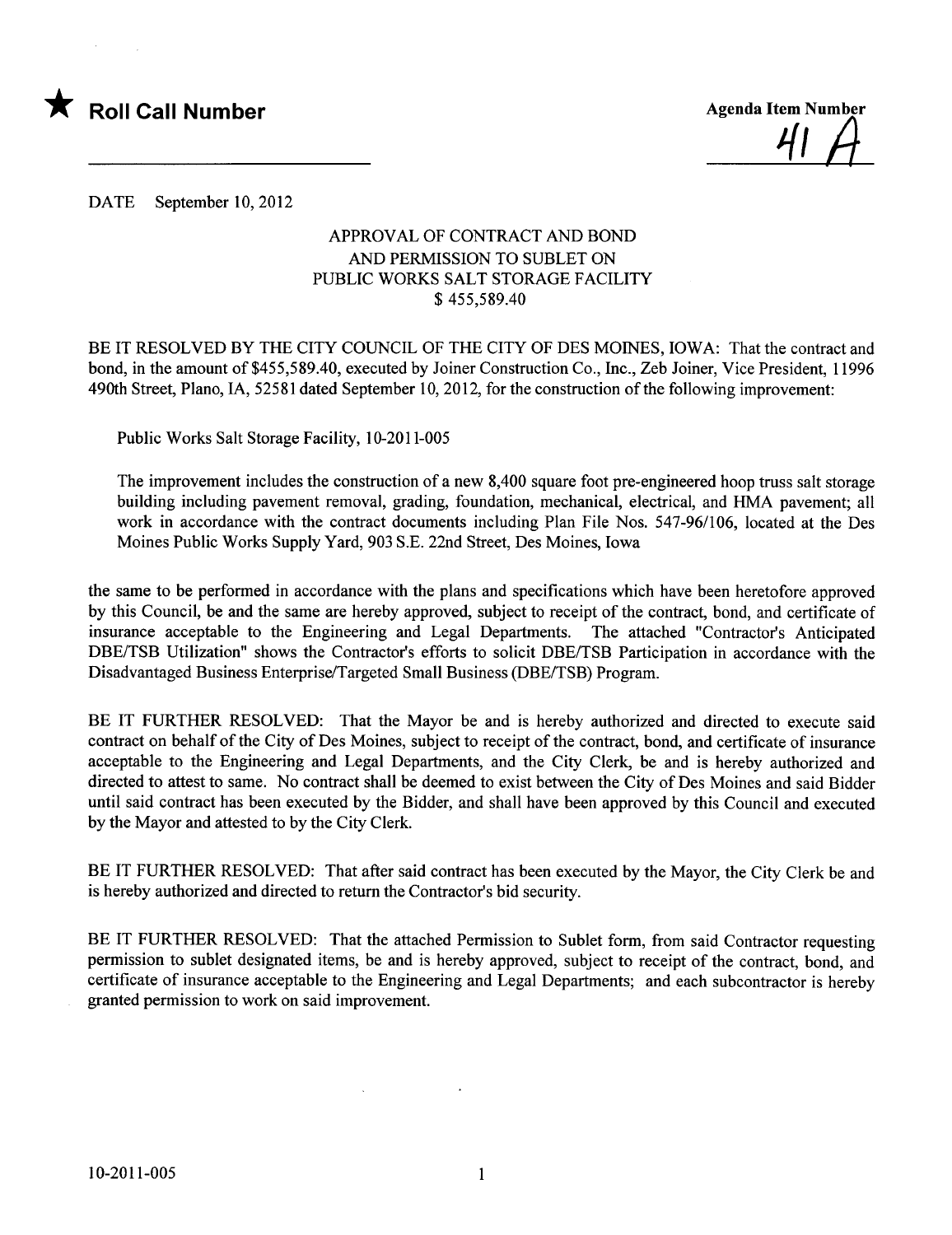

DATE September 10, 2012

BE IT FURTHER RESOLVED: That the Des Moines Finance Director is hereby authorized to encumber this contract amount against the funds as identified below, and to acquire Builder's Risk Insurance, if appropriate, for the above referenced improvement.

 $\overline{\phantom{a}}$ 

| (City Council Communication Number | $12 - 482$ | attached) |
|------------------------------------|------------|-----------|
|------------------------------------|------------|-----------|

Moved by to adopt.

FORM APPROVED The tulm Inlegge

Kathleen Vanderpool Deputy City Attorney

~Funding Source: 2012-2013 CIP, Page Building - 10, Municipal Service Center, BLD124

| <b>COUNCIL ACTION</b><br><b>COWNIE</b> | <b>YEAS</b> | <b>NAYS</b> | <b>PASS</b> | <b>ABSENT</b>   | I, Diane Rauh, City Clerk of said City Council, hereby<br>certify that at a meeting of the City Council, held on the |
|----------------------------------------|-------------|-------------|-------------|-----------------|----------------------------------------------------------------------------------------------------------------------|
| <b>COLEMAN</b>                         |             |             |             |                 | above date, among other proceedings the above was                                                                    |
| <b>GRIESS</b>                          |             |             |             |                 | adopted.                                                                                                             |
| <b>HENSLEY</b>                         |             |             |             |                 |                                                                                                                      |
| <b>MAHAFFEY</b>                        |             |             |             |                 | IN WITNESS WHEREOF, I have hereunto set my hand                                                                      |
| <b>MEYER</b>                           |             |             |             |                 | and affixed my seal the day and year first above written.                                                            |
| <b>MOORE</b>                           |             |             |             |                 |                                                                                                                      |
| <b>TOTAL</b>                           |             |             |             |                 |                                                                                                                      |
| <b>MOTION CARRIED</b>                  |             |             |             | <b>APPROVED</b> |                                                                                                                      |
|                                        |             |             |             |                 |                                                                                                                      |
|                                        |             |             |             |                 |                                                                                                                      |
|                                        |             |             |             | Mayor           |                                                                                                                      |
|                                        |             |             |             |                 | City Clerk                                                                                                           |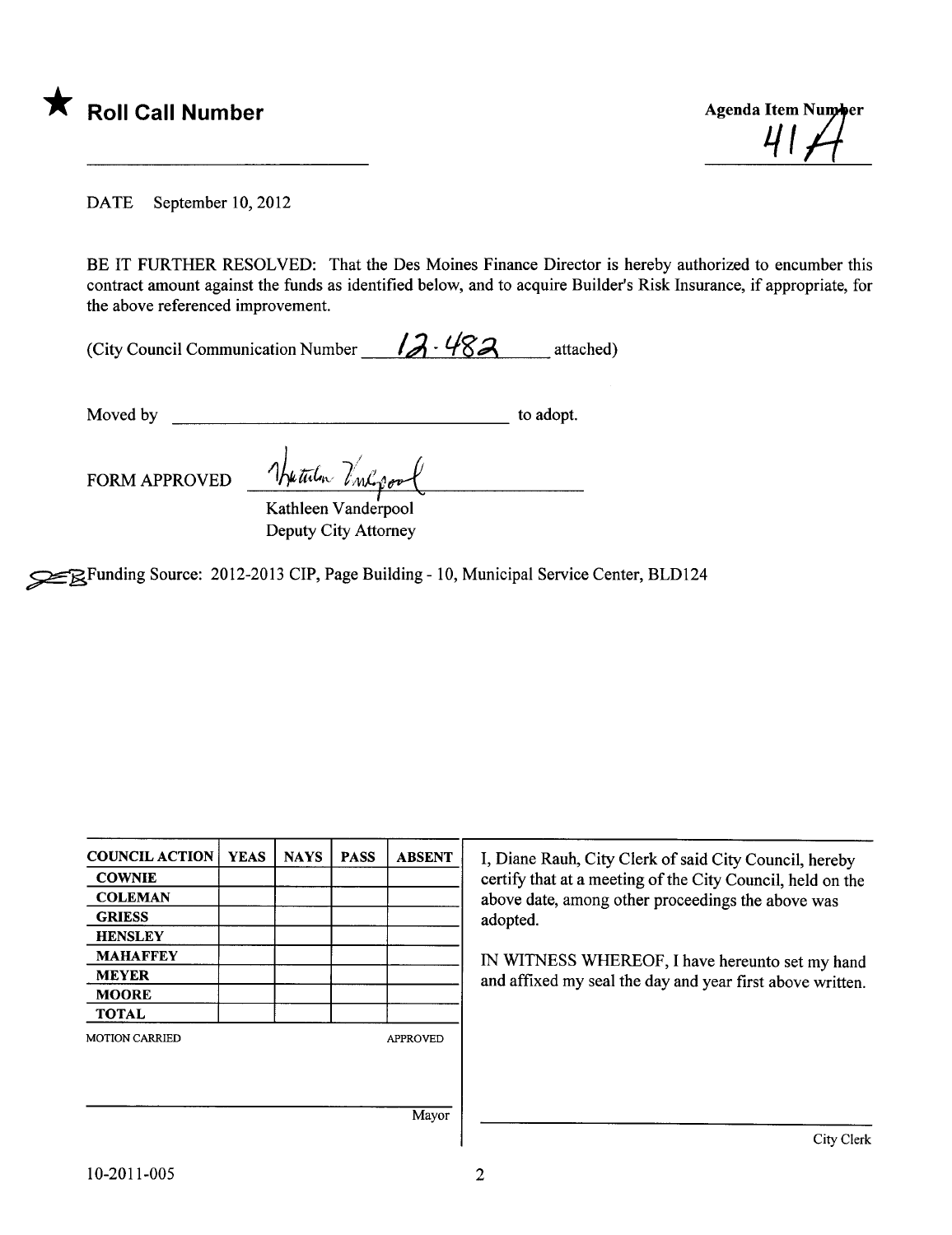Department of Engineering Department of Engineering<br>City of Des Moines, Iowa





#### CONTRACTOR'S ANTICIPATED DBE/TSB UTILIZATION

#### Public Works Salt Storage Facilty

#### Activity ID 10-2011-005

On August 28, 2012, Joiner Construction Co., Inc., Zeb Joiner, Vice President, 11996 490th Street, Plano, IA 52581 submitted a proposal for construction of the Public Works Salt Storage Facility, Activity ID 10-2011-005, which the City Council has determined to be the lowest responsible, responsive bid for said project in the amount of \$455,589.40. The proposal included a statement that the Disadvantaged Business Enterprise/Targeted Small Business (DBE/TSB) Program shall apply to this project.

The Engineering Deparment has prepared this report summarizing the information that Joiner Construction Co., Inc., has submitted indicating that it anticipates utilizing the following DBE/TSB companies on this project:

|      | DBE/TSB Name | Description of Work                    | <b>Estimated Amount</b> |
|------|--------------|----------------------------------------|-------------------------|
| None |              | N/A                                    | \$0.00                  |
|      |              | <b>Estimated DBE/TSB Participation</b> | \$0.00                  |
|      |              | Joiner Construction Co., Inc. Amount   | \$455,589.40            |
|      |              | Percentage of DBE/TSB Participation    | $0.00\%$                |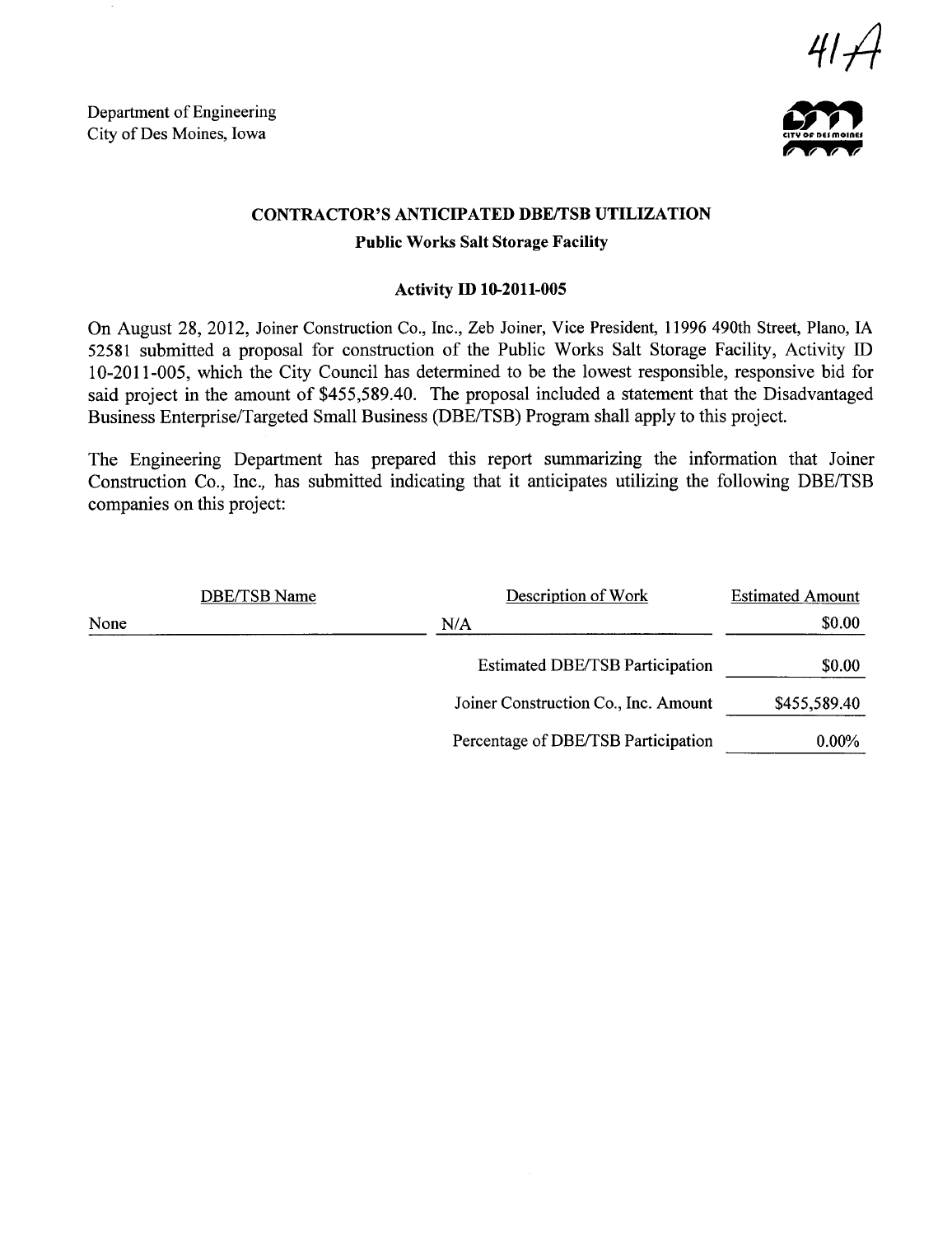$\mathcal{L}$ 

 $\bar{z}$ 

Activity ID Date



### PERMISSION TO SUBLET

| Project                  | Public Works Salt Storage Facility<br>Joiner Construction Co., Inc. |                                                                                                                                                |                   |                                                    |                                                      |  |  |
|--------------------------|---------------------------------------------------------------------|------------------------------------------------------------------------------------------------------------------------------------------------|-------------------|----------------------------------------------------|------------------------------------------------------|--|--|
| Contractor               |                                                                     |                                                                                                                                                |                   |                                                    |                                                      |  |  |
| <b>Federal Tax ID</b>    | 42-1487117                                                          | <b>Contract No.</b><br>14744                                                                                                                   |                   |                                                    | <b>Sublet Request No.</b><br>1                       |  |  |
| <b>ITEM TO BE SUBLET</b> |                                                                     | <b>ORGANIZATION</b><br><b>TO PERFORM</b><br><b>WORK</b>                                                                                        | <b>DBE</b><br>Y/N | <b>COST OF</b><br><b>SPECIALTY</b><br><b>ITEMS</b> | <b>TOTAL COST</b><br><b>OF WORK</b><br><b>SUBLET</b> |  |  |
| <b>HMA Floor</b>         |                                                                     | Grimes Asphalt & Paving Corp.<br>5550 NE 22nd Street<br>P.O. Box 3374<br>Des Moines, IA 50313<br>$(515)$ 986-3649<br>Federal Tax ID 27-1831755 | No                |                                                    | \$50,351.00                                          |  |  |
| Concrete Work            |                                                                     | Concrete Connection<br>PO Box 65206<br>West Des Moines, IA 50265<br>$(515)$ 255-0260<br>Federal Tax ID 27-1910353                              | No                |                                                    | \$90,100.00                                          |  |  |
| <b>Electrical Work</b>   |                                                                     | Electrical Installations of Iowa<br>Granger, IA                                                                                                | No                | \$74,588.00                                        | \$74,588.00                                          |  |  |
| Hoop truss building      |                                                                     | Accu-Steel, Inc.<br>PO Box 201<br>Templeton, IA 51463<br>$(877)$ 338-6936<br>Federal Tax ID 42-1516028                                         | No                | \$115,000.00                                       | \$115,000.00                                         |  |  |

 $\sim$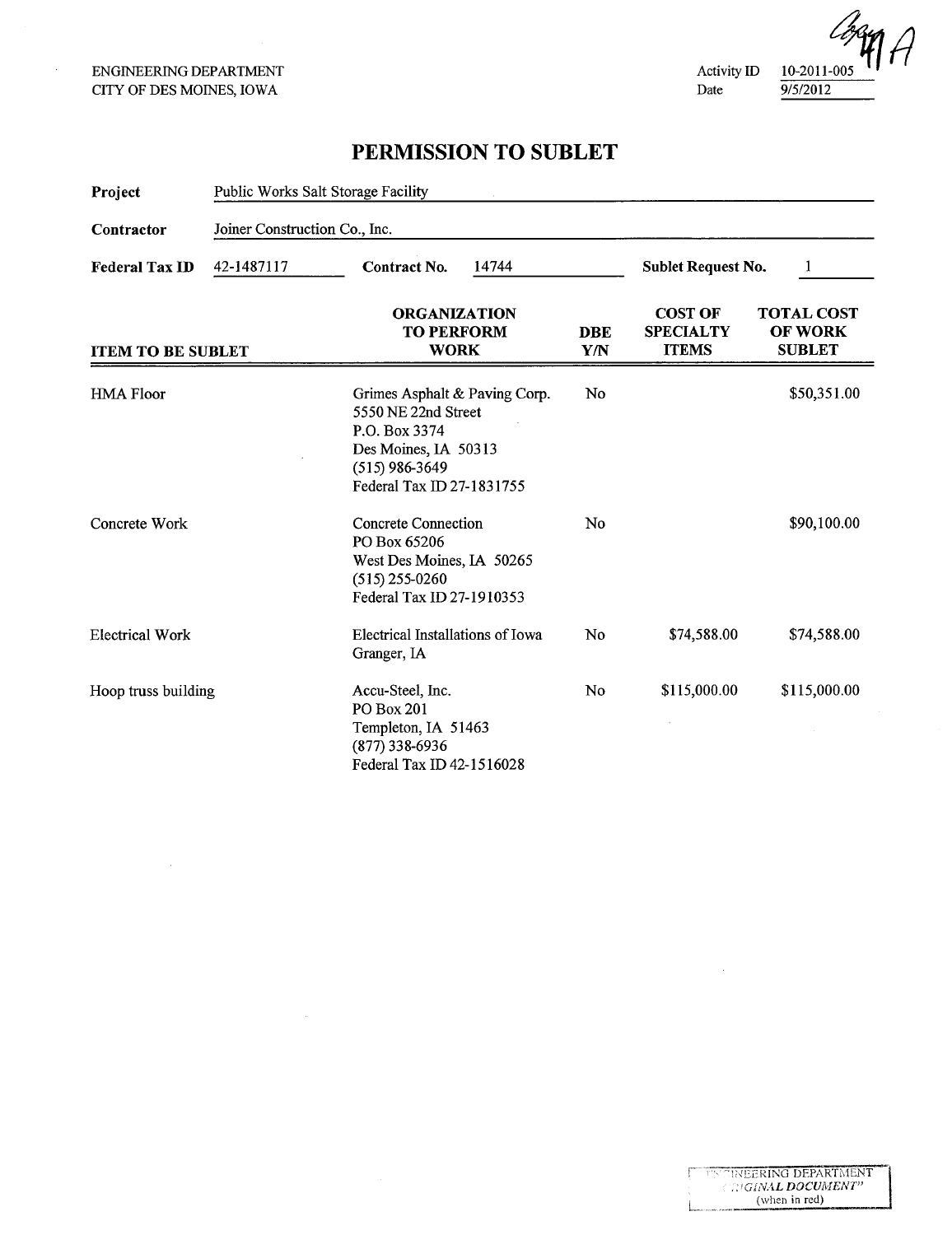| Previous | This         | Total        |     |
|----------|--------------|--------------|-----|
| Request  | Request      | To Date      |     |
|          | \$330,039.00 | \$330,039.00 | (a) |
|          | \$189,588.00 | \$189,588.00 | (b) |
|          | \$140,451.00 | \$140,451.00 | (c) |
|          |              | \$455,589.40 | (d) |
|          |              | \$266,001.40 | (e) |
|          |              | 52.80%       |     |
|          |              |              |     |

The prime contractor's request for Permission to Sublet the above items of work is approved with the understanding that the prime contractor shall be held responsible for the subcontractors' full compliance of all terms of the contract.

Attachment: Contractor's Letter Requesting Subletting

 $\bullet$ 

- Form Routing: Project Engr. City Engr. Engr. Admin. - City Clerk/City Manager -Engr. Admin. - Distribution
- Form Distribution Original Project File Copy - Project Engineer Copy - Prime Contractor

Roll Call No. Date

ENGINEERING DEPARTMENT I 'ORIGINAL DOCUMENT" (when in red)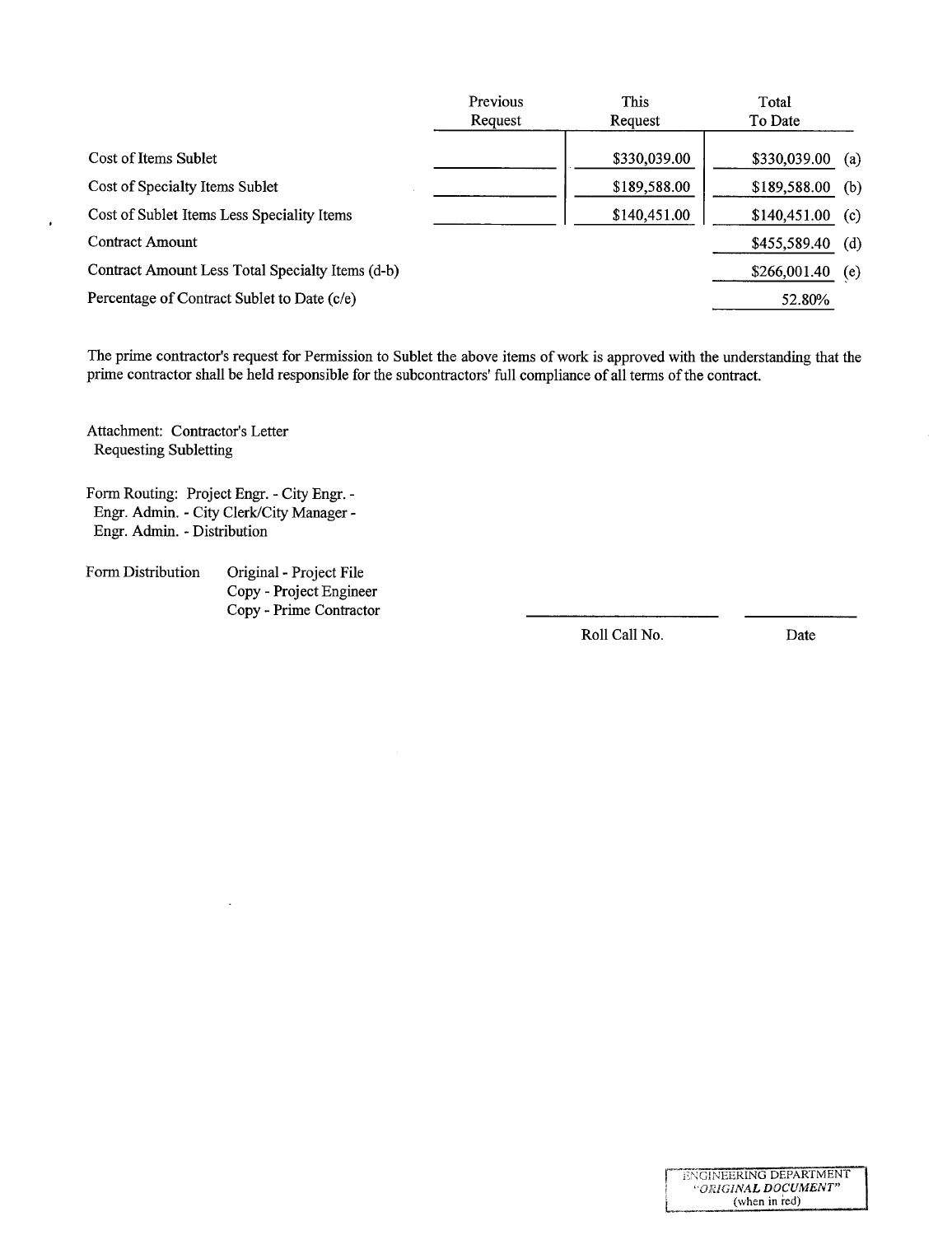417/



11996 490<sup>th</sup> Street Plano, IA 52581 \* 641-649-2646 \* 641-649-2608 Fax

# Public Works Salt Storage Facility

## Subcontractor List:

| Concrete Work:                                                                                                                                                                                                                 | \$90,100.00        |  |  |  |
|--------------------------------------------------------------------------------------------------------------------------------------------------------------------------------------------------------------------------------|--------------------|--|--|--|
| Concrete Connection - PO BOX 65206 West Des Moines, IA 50265 (Fed ID 27-1910353)                                                                                                                                               |                    |  |  |  |
| Dave Bartholomew - 515-202-1279 / bart@yourconcreteconnection.com                                                                                                                                                              |                    |  |  |  |
|                                                                                                                                                                                                                                |                    |  |  |  |
| Electrical Work:                                                                                                                                                                                                               | \$74,588.00        |  |  |  |
| Electrical Installations of Iowa - 12374 NW 111th Pl. Granger, IA 50109 (Fed ID 27-1650049)                                                                                                                                    |                    |  |  |  |
| Steve R. Knowlton - 515-745-7313 cell /515-999-9220/ steverknowlton@msn.com                                                                                                                                                    |                    |  |  |  |
| Building & Installation: National Action of the United States of the United States and Action of the United States of the United States and Action of the United States and Action of the United States and Action of the Unit | \$115,000.00       |  |  |  |
|                                                                                                                                                                                                                                |                    |  |  |  |
| Accu-Steel, Inc. - PO BOX 201 Templeton, IA 51463 (Fed ID 42-1516028)                                                                                                                                                          |                    |  |  |  |
| Chris Talmadge - 877-338-6936 / 402-206-5848 cell /chris@asicoverbuildings.com                                                                                                                                                 |                    |  |  |  |
| Grimes Asphalt & Paving:<br><u> 1989 - Johann Barbara, martin da basar da basar da basar da basar da basar da basar da basar da basar da basa</u>                                                                              | \$50,351.00        |  |  |  |
|                                                                                                                                                                                                                                |                    |  |  |  |
| Grimes Asphalt & Paving 1001 SE 37 <sup>th</sup> Street Grimes, IA 50111 (Fed ID 27-1831755)                                                                                                                                   |                    |  |  |  |
| Matt Younker - 515-360-7160 /matt@grimesasphalt.com                                                                                                                                                                            |                    |  |  |  |
|                                                                                                                                                                                                                                | TOTAL \$330,039.00 |  |  |  |
| If you have any questions please call me at 641/895-5130                                                                                                                                                                       |                    |  |  |  |
| Regards,                                                                                                                                                                                                                       |                    |  |  |  |
| Zeb Joiner                                                                                                                                                                                                                     |                    |  |  |  |
| <b>Vice President</b>                                                                                                                                                                                                          |                    |  |  |  |
| Joiner Construction Co., Inc.                                                                                                                                                                                                  |                    |  |  |  |

 $\bar{z}$